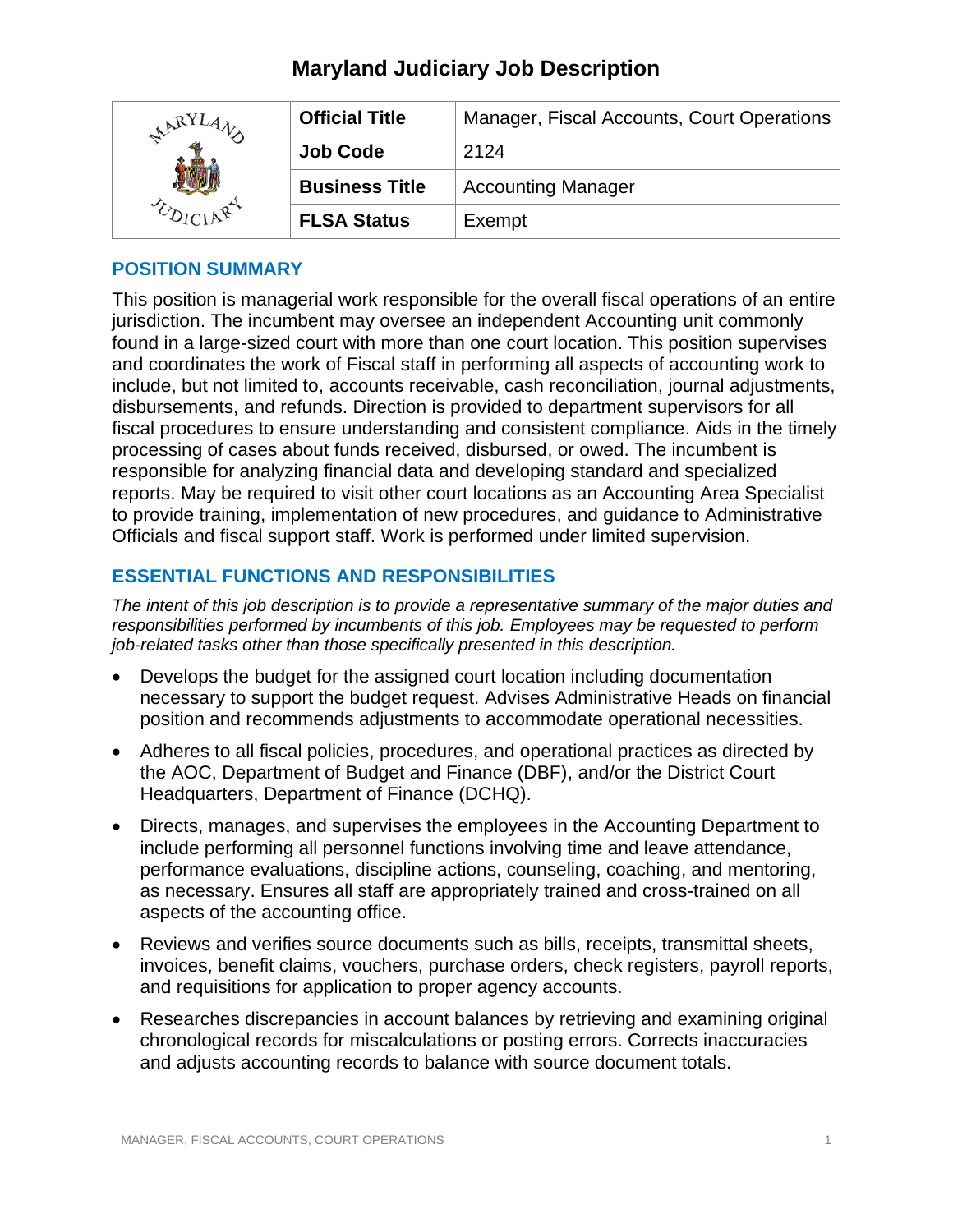- Reviews, reconciles, and authorizes all reports generated by the accounting office for submission to DBF or DCHQ, Finance Department.
- Assists auditors who examine agency accounts by providing source documents, summarized data, audit trails, and periodic reports for their review.

## **MINIMUM QUALIFICATIONS**

#### **Education and Experience**

- High school diploma (or GED equivalent).
- Six (6) years of fiscal or accounting work experience. Two (2) years of supervisor experience.

#### **Note:**

- A Bachelor's Degree may substitute two (2) years of required work experience.
- A Paralegal/Associates Degree or 60 college credits may substitute two (2) years of required work experience.
- A Paralegal Certificate may substitute one (1) year of required work experience.

## **KNOWLEDGE, SKILLS, AND ABILITIES**

#### **Knowledge of:**

- Capabilities and applications of commonly used automated accounting software packages, such as PeopleSoft and General Enterprise and Resource Support (GEARS).
- Maryland Judiciary's policies, procedures, laws, and forms involving various types of court cases and the implication each of these have on the accounting operations of the court.
- Generally Accepted Accounting Principles (GAAP) or Governmental Accounting and Financial Reporting Standards (GASB).
- Principles and practices of bookkeeping in order to review, verify, record, adjust, and balance financial transactions.
- The principles of office management and supervision.

#### **Skill in:**

- Accuracy and attention to detail.
- Analyzing records, reports, and other business and financial documents and noting details and facts pertinent to the audit assignment.
- Organization and time management.
- The use of Microsoft Office products to include, but not limited to, Excel, Word, PowerPoint, Outlook, etc.
- Interpersonal communication and relations.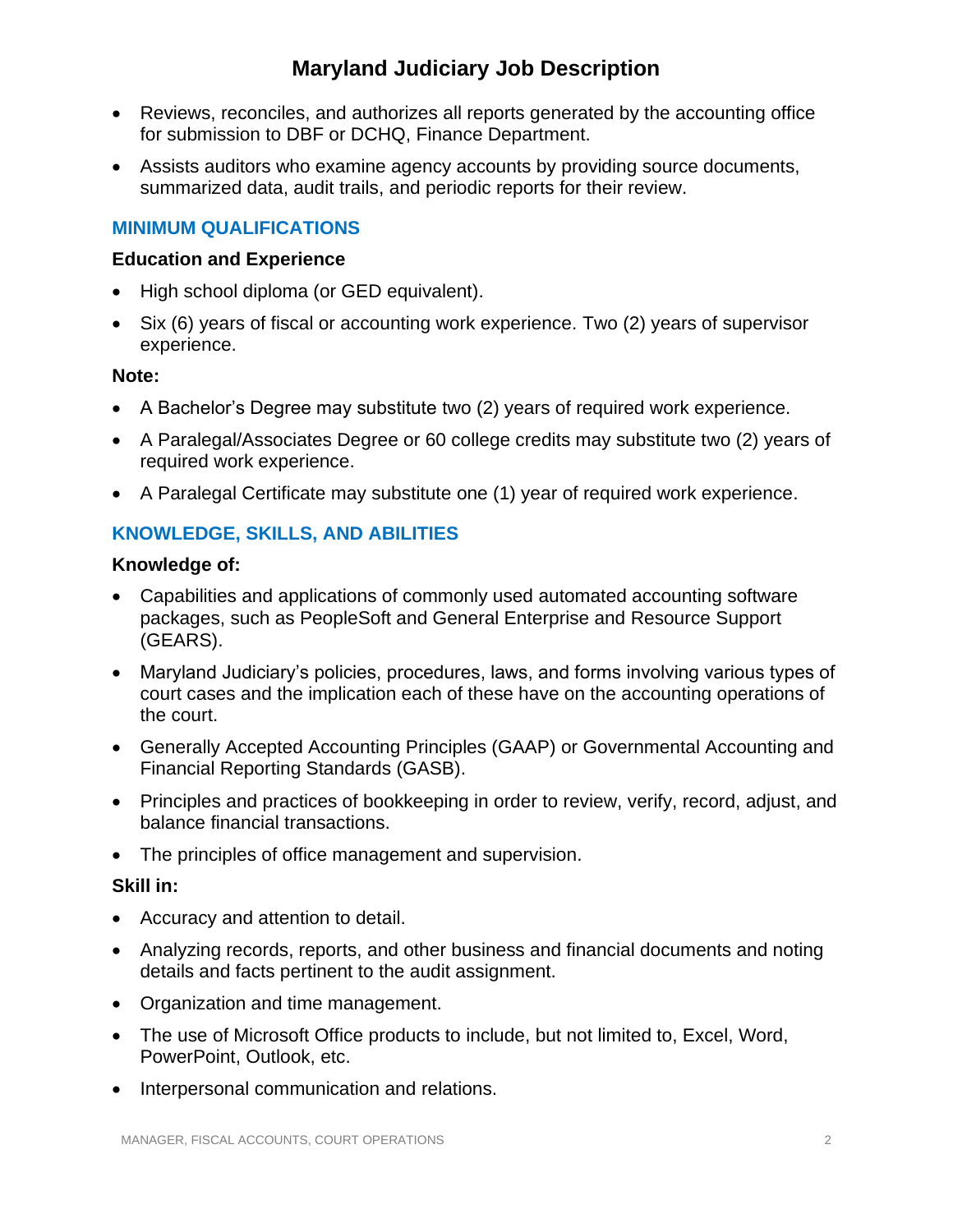- Problem solving, prioritizing, scheduling, and decision making.
- Guiding employees in demanding situations.
- Applying job-related terminology, codes, policies, procedures, rules, regulations, and laws.

#### **Ability to:**

- Apply job-related terminology, policies, procedures, regulations, and laws to define problems, collect data, establish facts, record data, appropriately complete forms, and provide information to customers.
- Review and analyze financial transactions, documents, records, and reports to obtain facts and verify accuracy.
- Use standard office and business equipment including, but not limited to, personal computers, word processing, spreadsheets, database software, copier, microfilm machine, register, scanner, fax machine, etc.
- Prioritize and handle multiple projects simultaneously.
- Establish and maintain effective working relationships with other employees, subordinates, superiors, and/or the general public.
- Resolve unusual and/or complex situations in accordance with established procedures or assist staff in resolving cases requiring deviation from standard procedures.
- Read and interpret audit reports; formulate recommendations to correct unsatisfactory conditions and to improve operations.
- Develop, revise, establish, or implement office procedures and practices.
- Plan, coordinate, supervise, and evaluate work of staff.
- Prepare statistical tables and charts, financial summaries, and schedules using personal computer and related software.
- Communicate clearly, tactfully, and effectively with judges, the public, police agencies, attorneys, and other court officials and personnel, both verbally and in writing.
- Maintain confidentiality.
- Resolve disputes between subordinates and motivate subordinates.

#### **SUPERVISORY RESPONSIBILITIES**

This position has formal managerial responsibilities over other employees.

#### **PHYSICAL DEMANDS**

*The physical demands described here are representative of those that must be met by an employee to successfully perform the essential functions of this job. Reasonable accommodations may be made to enable individuals with disabilities to perform the essential functions.*